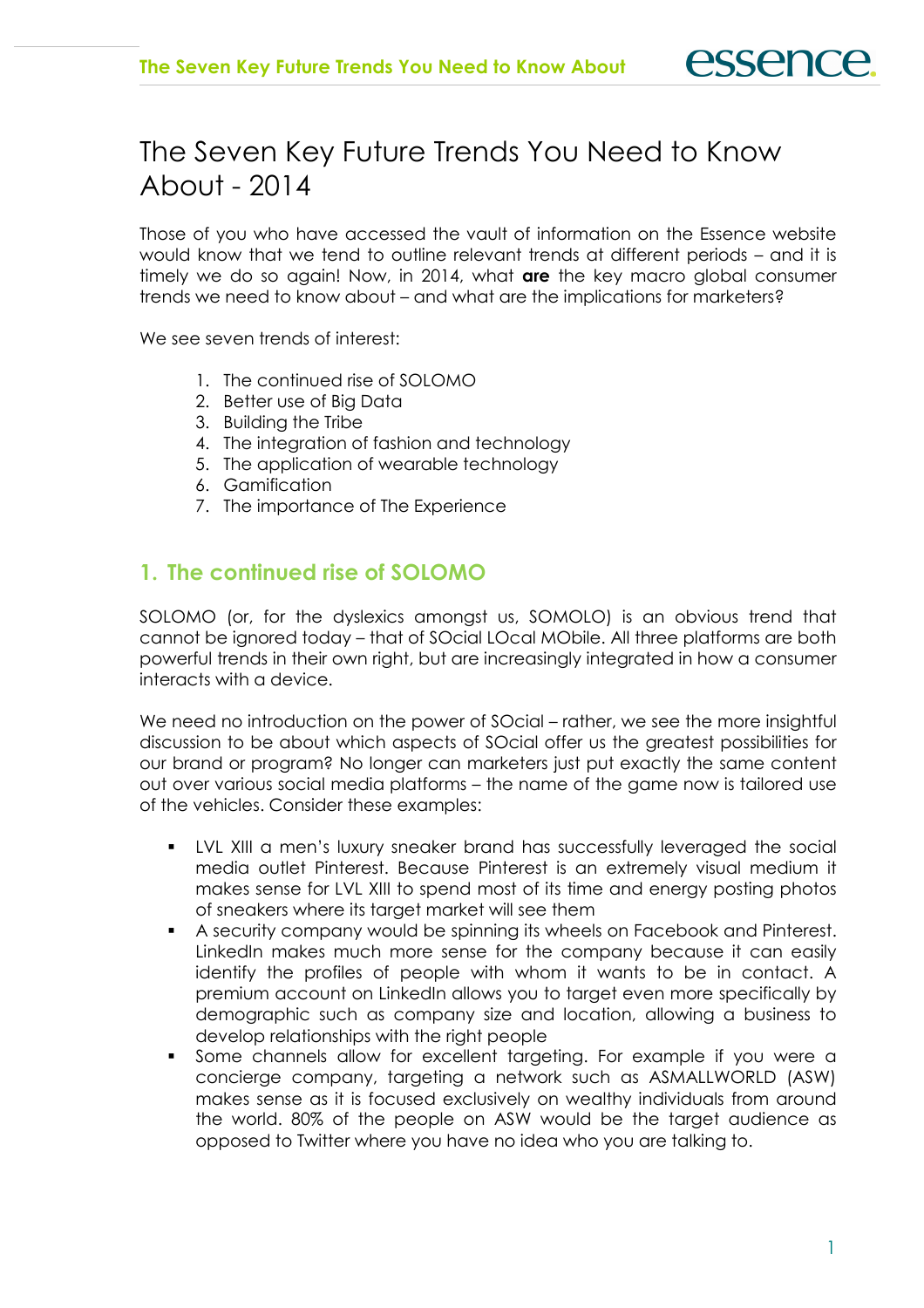So tailored use of the optimal channel is the bread and butter of marketers – social media is no exception. But the SO in SOLOMO is not just in reference to Social Media, it also reflects what we know about consumers today – they are ever more social in nature. Consumers no longer look to brands as the primary source of information (some might argue they never did) – but today they are more likely to consult third party resources and others in their social networks.

In fact, 62% of all online shoppers read product related comments from friends on Facebook – and 75% of those shoppers click through to the retailers site (Sociable Labs Social Impact Study). Now that's the influence of SO in SOLOMO.

Let's talk Local. 65 million Americans use location base services (Pew Research Centre) – and the proportion of smartphone owners using location based services grew almost 35% in less than a year, to 74% in February 2012 (Pew Internet and American Life Project). The idea that you could receive a text or email message on your phone or device on the basis of location is powerful, and 33% of consumers are open to receiving such messages (Consumer Perceptions of Mobile Marketing for Strongmail). This statistic reveals what an opportunity local marketing can be: local relevancy heightens consumer interest in receiving messages right where they are. And as technology increases so will the opportunity for highly targeted messaging opportunities (Apple has enabled their iphones with ibeacon for the last three years which will allow consumers to automatically receive messages on a product when they come within its position on a shelf, and including sending on the spot coupons or discount offers for purchase).

Of course, it is dependent on consumers opting in – and as soon as more marketers use it and the channel becomes crowded then it is likely the consumer will lose interest and become more choosy about who they want to interact with, even on the basis of location. So isn't that what marketing is all about? He or she who is most engaging – who offers the best value exchange with the consumer – wins?

And if we are not sure about how LOCAL will work for government campaigns, how about messages being safe around alcohol and driving being sent to individuals at concerts or pubs? Or time based (like New Years Eve). We do it already with text messages in the case of emergency (eg bushfires). Government could extend this opportunity to educate at a relevant time and or place into virtually every portfolio.

And the final MO in SOLOMO is MObile. In the last quarter of 2013 for the first time ever tablets outsold laptops. Laptops still sold – but decreased by 15% year on year in Australia. It is a mobile revolution – forget the web! Many organisations when thinking about their digital strategy think 'Mobile First' – they design their consumer interaction to suit a mobile device and worry about the other devices later. There is a strong cross over between LOCAL and MOBILE – but that's what makes the concept of LOCAL so appealing. The penetration of mobile into the Australian community came at the highest rate of anywhere in the world. We are lapping it up, and geared to interact with organisations on our own terms, where and when we want to.

We better have something compelling to say.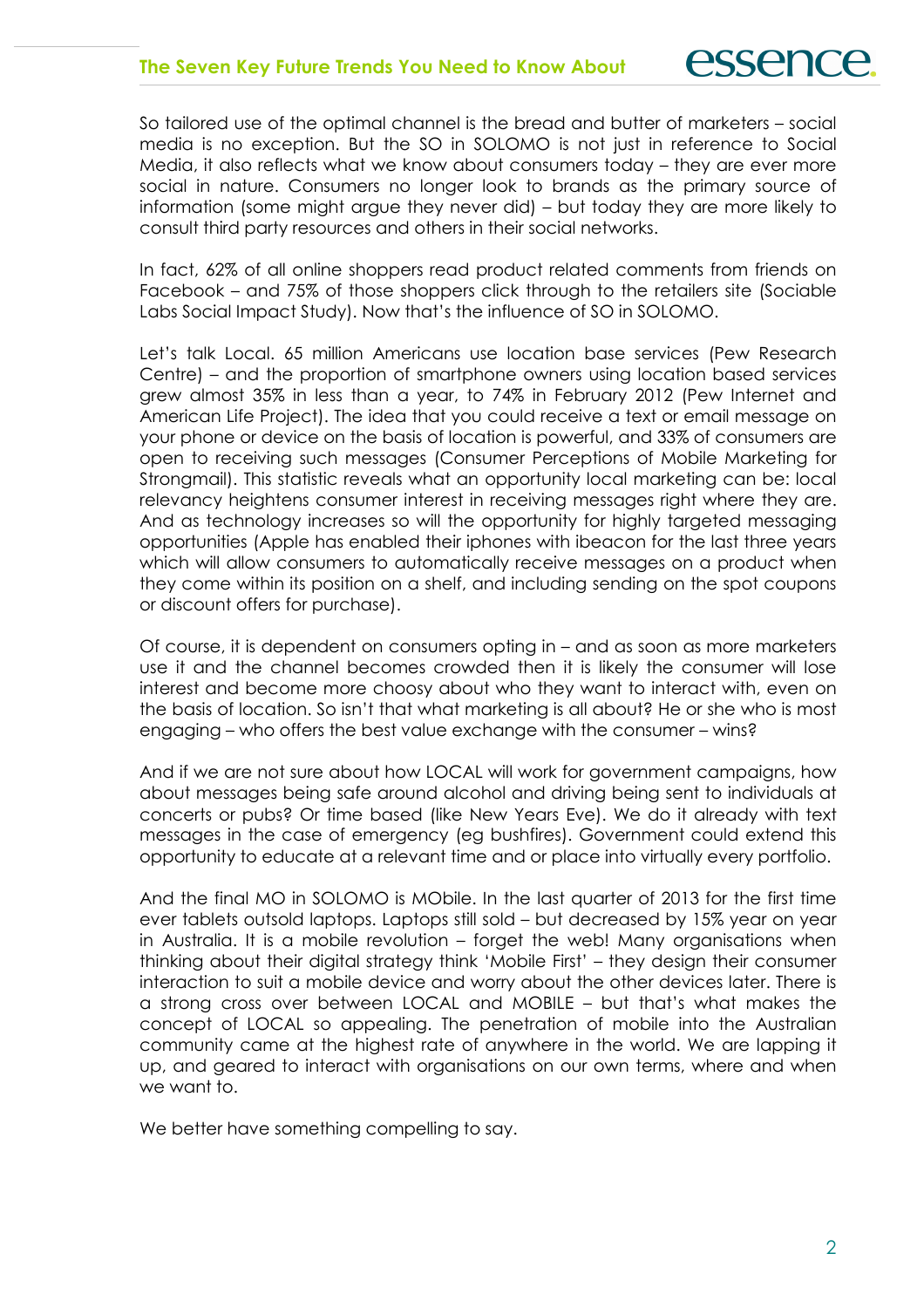## 2. Better use of Big Data

Marketers in the grocery trade would say the single biggest change in consumerism was the invention of the barcode – not because of the impact it would make on consumers, but because of the vast amount of information about buying habits that it made available to manufacturers and retailers. 'Big Data' is probably the single greatest trend to understand when we think about future impact.

So what is it and what does it mean? The premise is that knowing every detail of what consumers buy and when, how they behave and interact – means that often you are able to predict how consumers will behave in the future. And for marketers, this means you will be able to place more relevant messages at more relevant times to engage, influence or disrupt. Before we comment on the commercial application of big data, let's talk about how else Big Data is used.

For example, geologists cannot predict when an earthquake is going to happen – but once it has happened they can predict with some accuracy when aftershocks will occur and where. So there is a growing evidence base that clearly has significant application in disaster management, not to mention citizen safety.

One article we read quoted a study where appropriately trained psychiatrists analysed a stack of data about patients including what specific drugs they had taken, and over what period of time. And on the basis of the data together with an understanding of behavioural psychology were able to identify which individuals were at higher risk of suicide.

Many global security organisations are using Big Data right now to better understand terrorism, including the identification of potential terrorists. Terrorist individuals demonstrate certain behaviours – they buy certain things and they mix with certain groups. If that information is known then it becomes easier to identify and predict what they may do next.

A recent documentary on SBS 'Big Data' outlined how data is actively used in policing in the US right now. There is a trial being undertaken in a number of US cities with a databank of 13 million crimes over 8 years. The volume of these crimes is at the petty end – but it turns out that once a petty thief has been successful and decides to strike again, unsurprisingly they demonstrate the same behaviours and commit the same offences at the same times in similar scenarios. So if there is a databank of previous crimes then it provides a strongly accurate predictor of future behaviour. Police on the beat are instructed by the Big Data program where exactly to go and when – and whilst many police find it uncomfortable to be directed by a computer, at the same time they do not deny the effectiveness of the outcome.

And so the marketing implications become clear. If we know how consumers have interacted in the past, would it be helpful in framing up future messages? And whether the intention be commercial profit, or social behaviour change, would the ability to predict current behaviour be useful?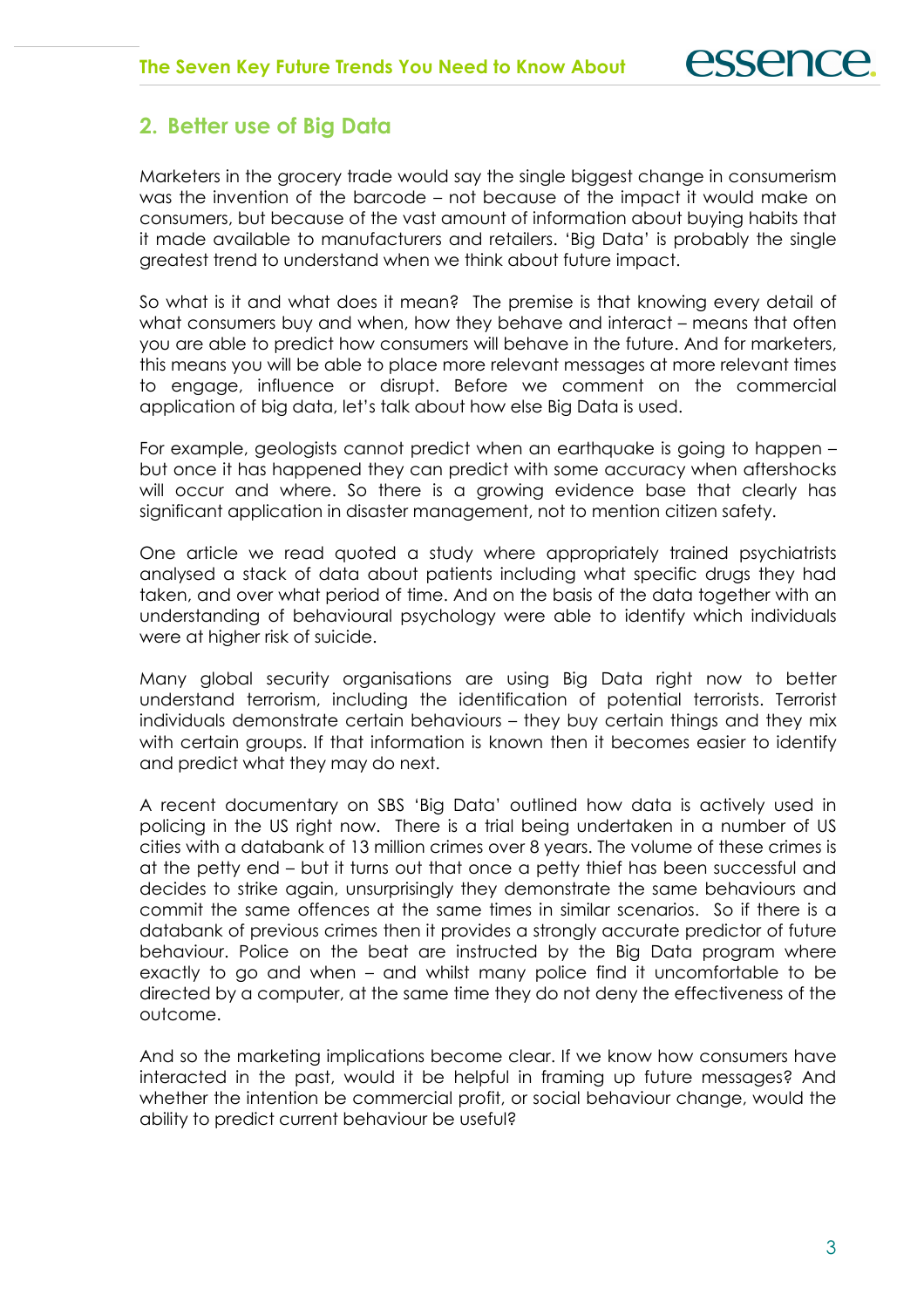Of course there are significant issues with Big Data too, not the least of which is privacy and consumer backlash. Target in the US found themselves in serious hot water early in 2012. Target assigns every customer a Guest ID number tied to their credit card, name or email address that becomes a significant history of anything they have bought plus any other demographic information it can glean from the individual or other sources. Using that, Target Analyst Andrew Pole analysed the historical buying data of women signed up for the Target Baby Registries in the past.

'[Pole] ran test after test analysing the data and before long some useful patterns emerged. Lotions for example. Lots of people buy lotion, but one of Pole's colleagues noticed that women on the baby registry were buying larger quantities of unscented lotion around the beginning of their second trimester. Another analyst noted that sometimes in the first 20 weeks, pregnant women loaded up on supplements like calcium, magnesium and zinc. Many shoppers purchase soap and cotton balls but when someone suddenly starts buying lots of scent free soap and extra big bags of cotton balls, in addition to hand sanitisers and washcloths it signals they could be getting close to their delivery date….. As Pole's computers crawled through the data he was able to identify about 25 products that when analysed together allowed him to assign each shopper with a 'pregnancy prediction' score. More importantly, he could also estimate her due date to within a small window, so Target could send coupons timed to very specific stages of her pregnancy' (New York Times)

So Target did indeed start sending coupons for baby items to customers according to their pregnancy scores. All went well until an angry man in Minneapolis went into a Target store with the coupon offers in hand complaining his daughter (still in high school) had been receiving inappropriate material from Target that he felt was encouraging her to get pregnant, as the offers contained advertisements for maternity clothing and nursery furniture. Of course, in due course the father spoke to his daughter and eventually apologised to Target – it emerges that Target knew she was pregnant before he did.

Does this not strike fear into the very heart of how powerful big data can be? And what happens if it is used for evil, not good? And this is where the nexus of the Big Data debate rests. There is no doubt that the power is there – the issue is whether it will be able to be used. Clearly there are privacy issues, and many governments are already looking at how to limit the insidious nature of data collection. The biggest data collector is of course google – collecting all manner of data about you on the basis of where you have searched, interacted and purchased in the past. In Europe some of Google's operations have been ruled illegal in countries like France, Germany, Spain and the Netherlands. In the US Google has been hit with millions of dollars of fines for some of its actions – the heart of which is the issue of informed consent.

But even if we could put privacy issues aside, there are some other barriers to the predictive powers of Big Data. Clearly it requires a sufficient database of the past, and also some pretty clever analysts. But Nate Silver for examples argues that the growth of Big Data will make predicting behaviour harder not easier. There are some IT packages that claim to do the analysis and predicting for you (Lattice, Leadspace, Infer) but which can only predict if nothing interesting in the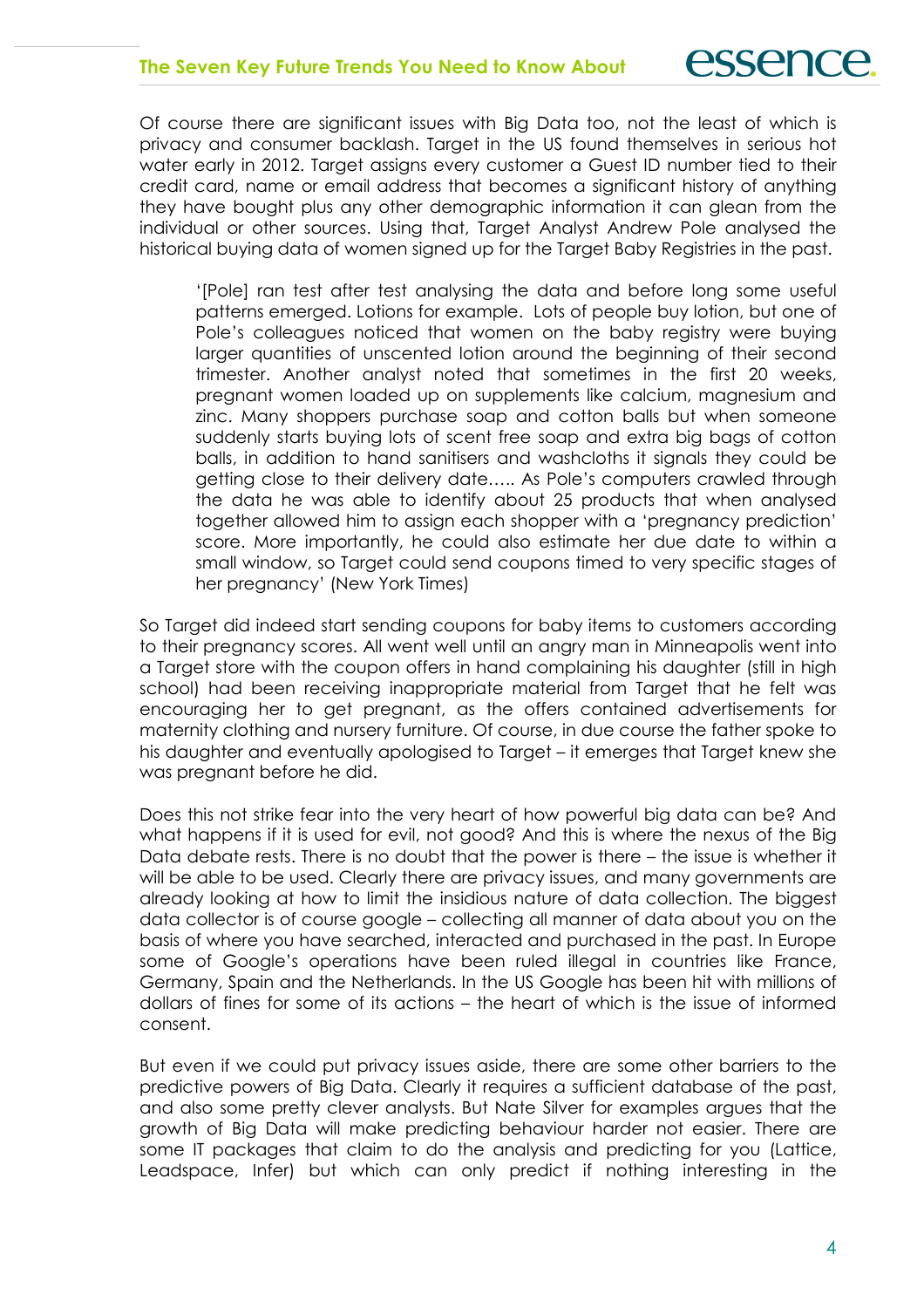environment changes. Few of them are able to predict what happens when new products launch, when the weather changes or when the competition does something new.

Then there is the question of availability of the data itself. Generally speaking, if you are not using an array of servers to spread computational processing workloads then your data probably isn't big. You may even have millions of customer records in a data warehouse – that probably isn't big either. The reality is that most organisations have a relatively small amount of data in terms of size, and this is a good thing because this information can easily be analysed using desktop or laptop computers.

Sounds great, but am I not doing this already? I hear you ask. You might be, but possibly not well enough. We read recently in a blog on the topic that organisations face a range of data analysis difficulties grouped into three key areas:

#### Knowledge

- Identifying cost saving and revenue growth opportunities by using data in a smarter manner
- Understanding what external data is important to collect and how to collect it
- Understanding the usefulness of internal data that is captured in different parts of the organisation

#### Implementation

- **Bringing data from various parts of the organisation together in one place**
- Knowing where to start and mapping an analysis journey
- Investing organisational resources to facilitate action

#### Translation and Action

- Translating the information gained through analysis into actionable recommendations for the organisation
- Knowing when to stop analysing, and when to begin action
- Communicating the recommendations to the organisation and making sure they are actioned

#### Measurement and Continuous Improvement

- Measuring the outcomes of recommendations implemented as a result of data
- Cleaning and maintaining quality data
- Ensuring data analysis is consistently used to its full potential in all market conditions.

#### https://metrixconsulting.com.au/2013-big-data-by-big-brad/

It says that overcoming these issues is much easier than you might expect with some careful planning, a sense of purpose and an understanding of the cost savings and revenue opportunities that are within reach.

So what does it mean for us as marketers? As always, it's about getting the balance right. If we want to inspire someone to do something different tomorrow than they did yesterday then we have a variety of tools and processes at our disposal.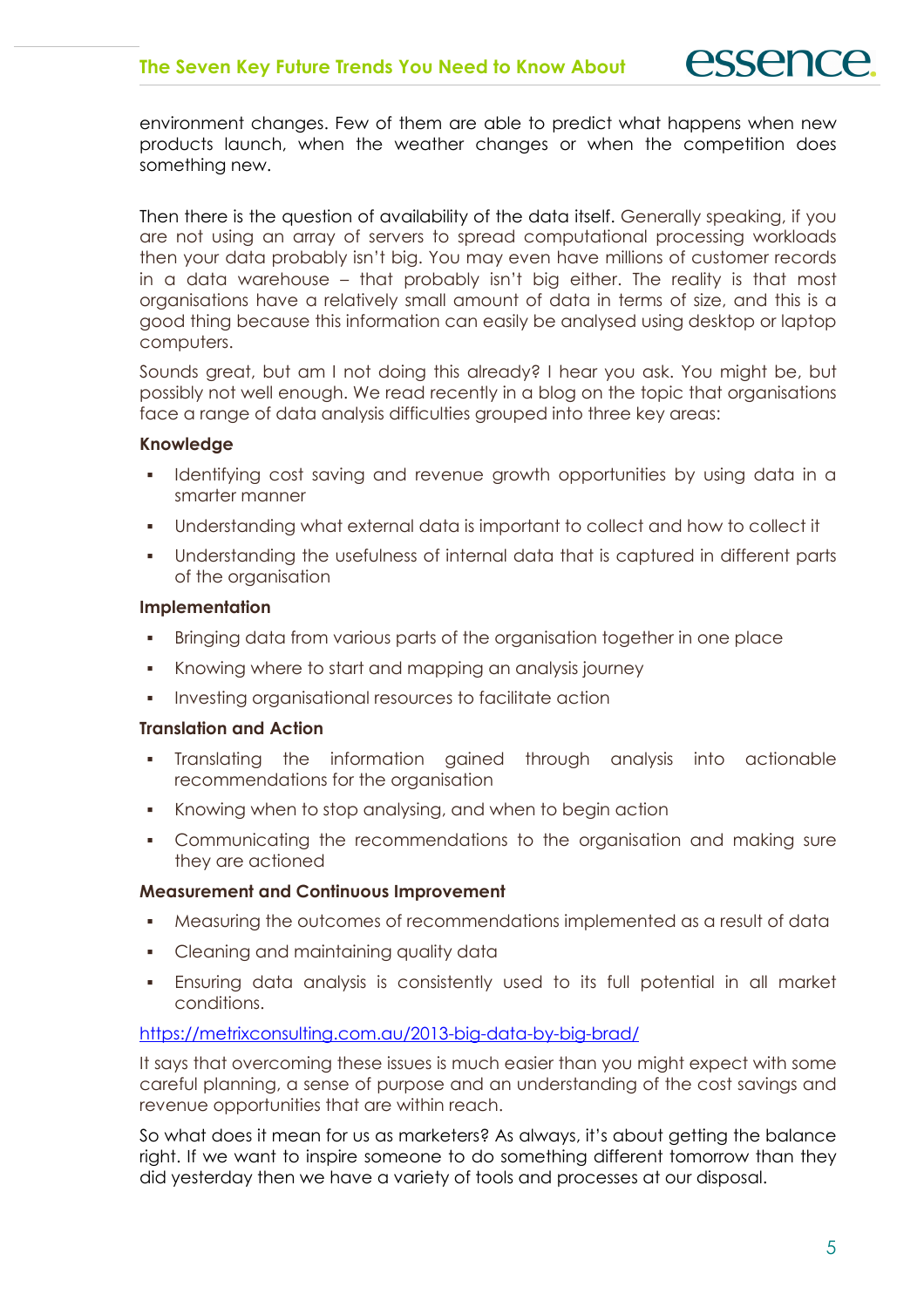We need to understand our consumers and know their perceptions and habits – but not cross the 'creepy' line in how we manage our interaction with them in pursuit of our outcome. As a marketer, walking the fine line between intrusion and being seen to be acting in the interests of the consumer is a huge opportunity. It's a matter of figuring out what the data is telling you, analysing, anticipating and intervening to make things easier/quicker/better for our audiences.

## 3. Building the Tribe

A key trend that has been identified for some time is the growing connection consumers and the public are seeking with the organisations and governments with whom they interact. Consumers want to know what it is the organisation stands for – what they believe in. No longer do they embrace the cause of consumerism to the detriment of all else. Rather, they want to know what else the organisation is doing, what else it believes in, what type of corporate citizenry exists before they do business with you.

This movement is often expressed as an internal culture piece, or employer value proposition (EVP) that seeks to inspire those who work at an organisation. Check out Simon Sinek's piece on ted.com, 'Start With Why'. No doubt there is a movement to better articulating for employees what they are there for, beyond the pursuit of working 9-5 and drawing a wage. But this trend is now clearly expressed to external customers who are hungry for a better understanding of the companies with whom they do business.

And in governments all over the world, people are disillusioned at how similar political parties have become, that one cannot actually understand the WHY of political belief, or see how it translates to policies and programs for the community.

And so commercial organisations are getting in on the act, starting with the biggest in town. Nike for example is joining with NASA, the US Agency for International Development and the US Department of State to identify 10 'Game Changing' innovations that transform waste systems in both developed and developing countries. It's a group of seemingly strange bedfellows – at least until you understand the motive behind their methods.

The initiative is the fourth by Launch, a not-for-profit whose mission is to 'identify and support the innovative work, poised to contribute to a sustainable future and accelerate solutions to meet urgent challenges facing our society'. The 10 winners don't get cash or other prizes – but the chance to engage in a collaborative process with some of the world's smartest and most connected people.

The 10 winners will travel to Pasadena for 3 days where they will go through an intensive collaborative process with a diverse group of high level thoughtleaders, across a spectrum of expertise, to identify the key challenges to take their ideas and technologies to market. And why is Nike involved? Because one of their objectives is to showcase and support transformative innovations that can address global challenges. Will that sell them one more sneaker? They think so – and so do we.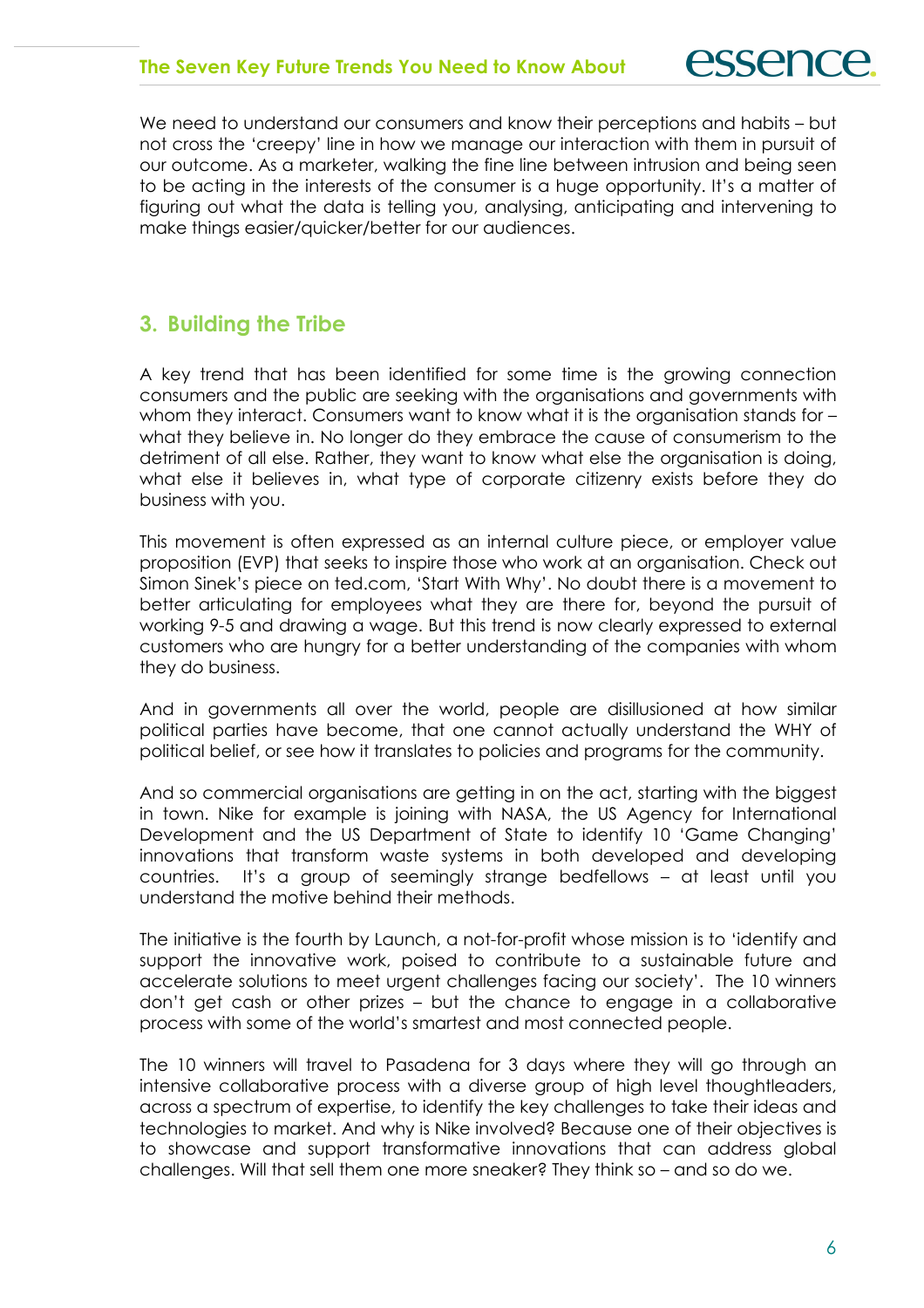More and more consumers are looking for the back story – and the implication for marketers is the opportunity to build the tribe, build the community and foster the likeminded spirit. As with other trends, the implications of getting it wrong are significant – and Nike has learned that by experience. Disappoint the tribe and you will lose them. They have had to work extra hard for a significant period to rebalance after the 'Asian sweatshop' reality – and they use initiatives like Launch as evidential proof points of what they believe in.

# 4. The integration of fashion and technology

We commented on this trend in our last ebook on trends but it is an enduring one, so worth noting again. In days gone by, technology was often quite ugly, devoid of any fashion credentials. But fashion houses are making their presence felt and technology is now as much about form as it is function.

Here is a standard offering from Louis Vuitton, earrings or necklace embedded in gold, diamonds, ostrich leather and more. It is a memory drive that looks like a luxury fashion accessory. Louis will create it out of white or yellow gold, with a digital watch or an analog watch. A design highlight is the lock and key that appears to actually lock the cap on but is a symbol of the fact that you secure your data on the device.



**essence** 



Then there's the Swarovski Crystal USB devices for the fashion tragics, the result of a joint venture with Philips who were keen to cement their fashion credentials – whilst Swarovski were keen to shrug off the imagery of a ridiculously large range of little crystal animals, and graduate to the twentieth century.

The main thing the fashion people want from their technology is for it to be invisible. There is nothing sexy about technology visually – so hide it and allow the fashion focus to be uninterrupted.





Dubious? Fair enough. Could these fashion brands really be up with technology? And could the technology people ever really look good? But check out the PradaPhone – by all accounts technically speaking it's a pretty good phone. And yup, in line with the Prada brand it looks damn good. Proving yet again that you don't have to do everything yourself in this world – there is room for partnerships that can be a win win for everyone.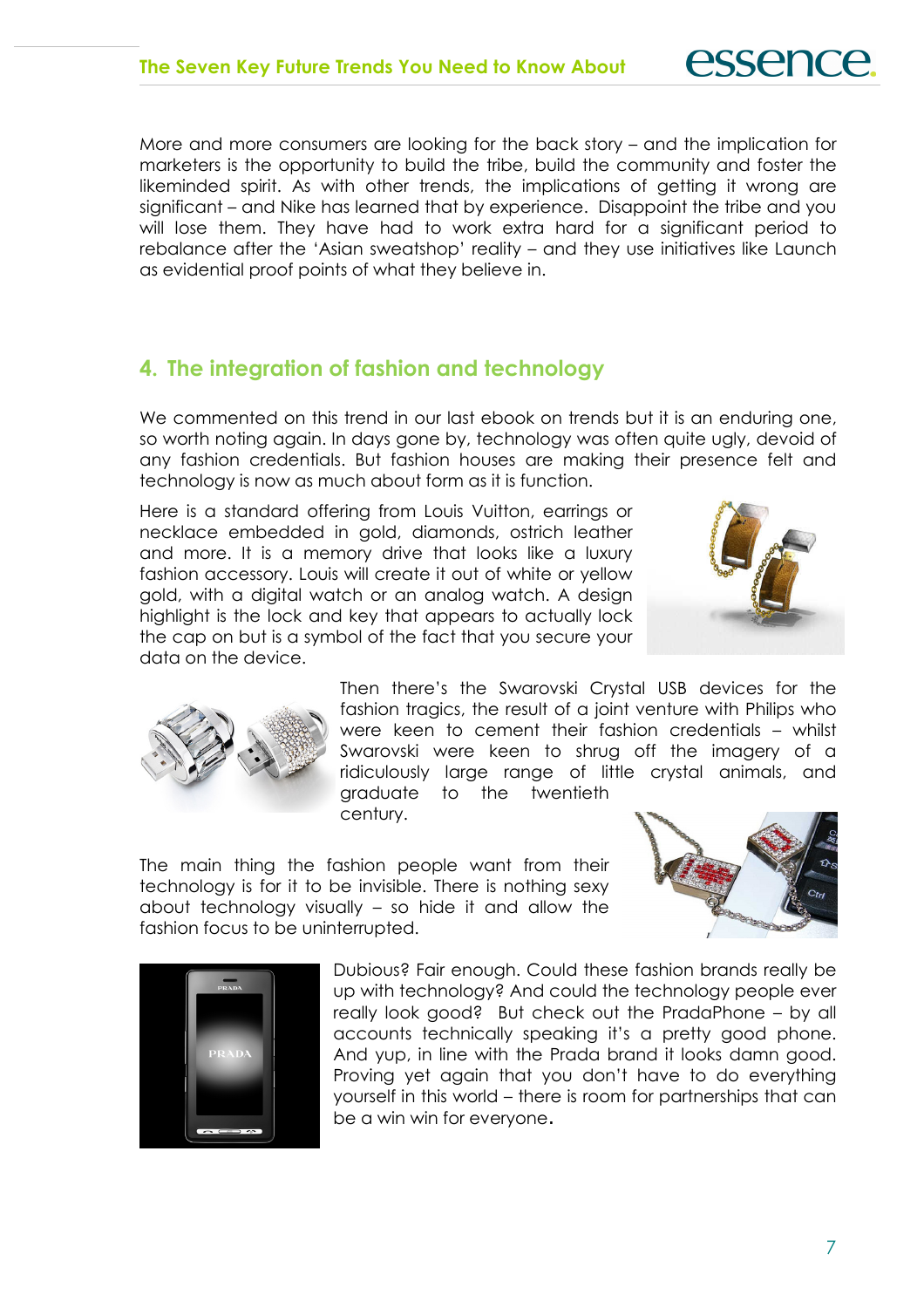### 5. The application of wearable technology

So from the integration of fashion and technology it is only a small step to the next trend – the rise of wearable technology. At the largest Consumer Electrics show in the world in Vegas, a key theme was wearable technology and the move from niche to mainstream. A number of companies announced partnerships with the fashion industry (as above) in an attempt to make their products less dorky. Wearable products in health and fitness have been around for a while – glasses or jackets that can measure heart rate, calories burned for example. Something like 20% of all products sold in the Apple store resemble wearable technology.

But the technology is extending. Wearable products relate to notions of 'quantified self' and 'life-logging', and can range from tshirts that measure your heartbeat and temperature to earpieces that can quantify alertness levels. Would not road safety bodies be interested in that kind of technology?

Google strikes again in this space, with the Google Glasses product sitting on consumers face recording what they see, and instantly feeding them information. For example when they see someone through the Google Glasses (whether they know them or not) they could instantly be told their name, title, and how many followers they have on LinkedIn.

As with Big Data, the opportunity is there – the question is how best to use it to make our consumers lives easier or better.

## 6. Gamification

The sixth trend is one which most people who work in the field believe is incorrectly named – that of Gamification. Whilst it sounds like it is all about fun and games, it is actually using the science of motivation with the power of game design to shift behaviour. And gamification is key not because of the fun element – but because of the captivating nature of engagement. Why is it that grown men will spend so much time playing on-line games such as eveonline which effectively mirrors the life they actually lead (with some scarier fanciful elements thrown in)?

Check out the ted.com talk 'Gaming can make a better world' by Dr Jane McGonigal in which she shares some of the amazing stats published by Carnegie Mellon University on gaming. "The average young person today in a country with a srtong gamer culture will have spent 10,000 hours playing online games by the time they're 21! McGonigal says 'Now 10,000 hours is a really interesting number…. for children in the United States 10,080 hours is the exact amount of time you will spend in school from the fifth grade to high school graduation if you have perfect attendance'.

So that's a scary statistic. But even moreso, don't be thinking that games are just for young people. Right now more than 500 million people spend more than 5 billion hours each week playing online video games. Most of these are adults. In Australia, the average gamer is 32 years old (Compared with an average age of 36 globally).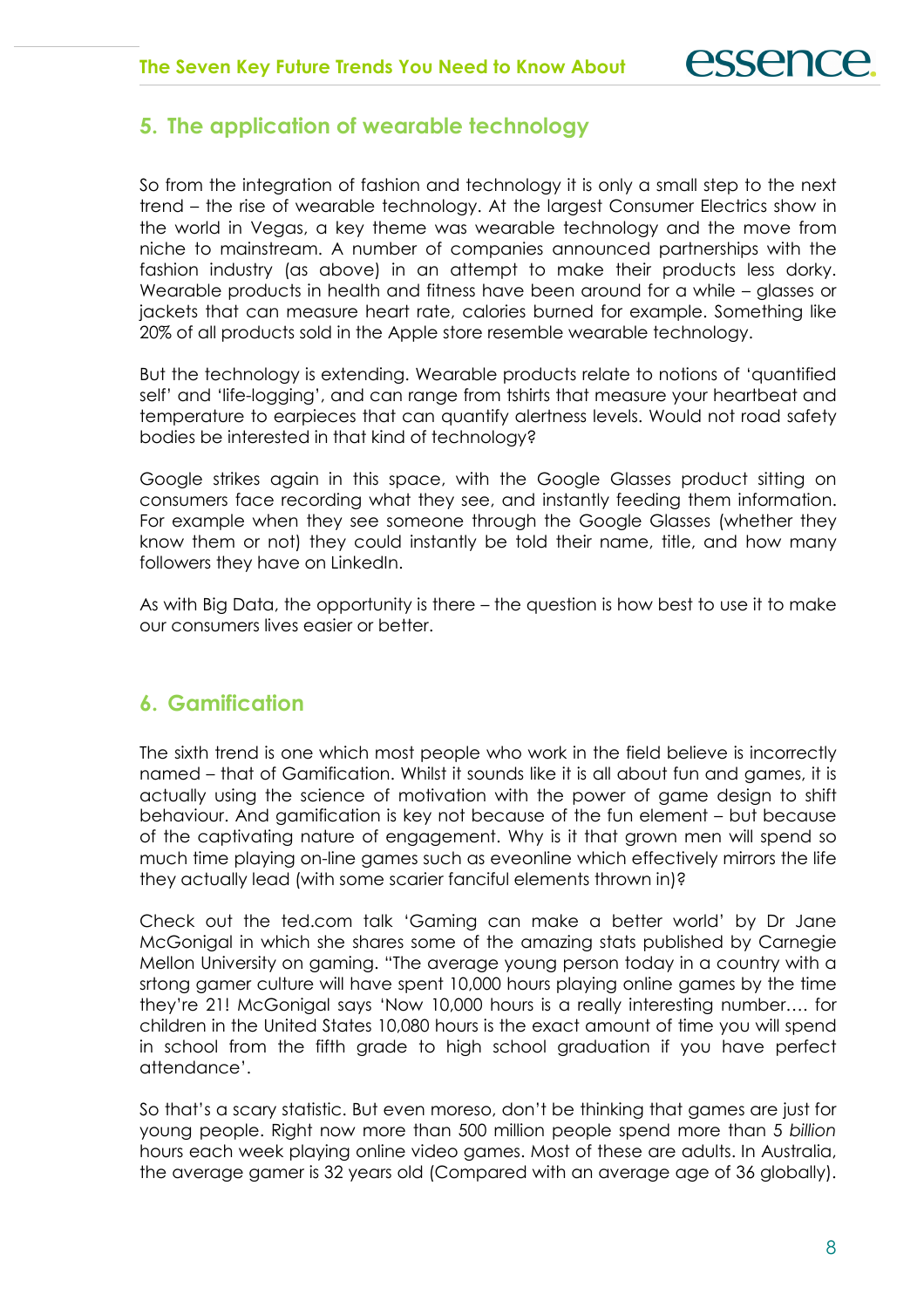And 43% of gamers are aged over 51, while 47% are female. In fact, there are more adult female gamers than there are teenage boy gamers. (The Game Changer, Dr Jason Fox). So that's one major myth busted – gaming is not just kids, and not just teenage boys.

And of course in Australia, if we are not gaming – we are watching games by way of sport. Sports games and reality TV Game shows consistently rate amongst the highest viewership in Australia. Games – from chess in the west to mahjong in the east are not unique to any culture. They have been with us since the dawn of civilisation. Surely there must be some value to bringing the same principles into daily behaviours?

Gamification is now a huge business. Try to apply the principles inside an organisation. For example, instead of orgnisations just measuring KPIs (eg Lost Time to Injuries etc) where the amount relative to the target is promoted throughout the business, gamification principles would suggest that employees participate in an incentivised 'game' where they are rewarded with points for demonstrating safe behaviours and deducted points for unsafe ones. Interestingly, the evidence suggests that the most motivating factors are not the chance to win money (in fact money can decrease participation) – but profile and recognition are the key motivators.

Gamification experts agree there are three key aspects to a motivating 'game' –

- a. A quest or challenge of some sort
- b. Rules boundaries within which the scheme operates
- c. Feedback a critical part of the process, otherwise the scheme dies

And within those elements, a game could be run on any aspect of organisational delivery. There is application to government programs also – in Switzerland they recently ran a trial where a designated area of highway known for speedsters was targeted. It was promoted that those who sped were fined as per the norm – but those that didn't speed went into the draw for a share of the money gained from those who sped. The results were astounding in terms of the decrease in speed overall.

Of course some have issues with the theory behind gamification. Should further motivation be required for example to slow down to 40 kmph around schools? Is not the presence of young children enough of a motivator to do the right thing, and what sort of message does it send to incentivise? But the supporters of gamification simply point to the behavioural outcomes which they say is the ultimate determinant of success. And for those of us who spend so much time in social change communications, there is certainly food for thought.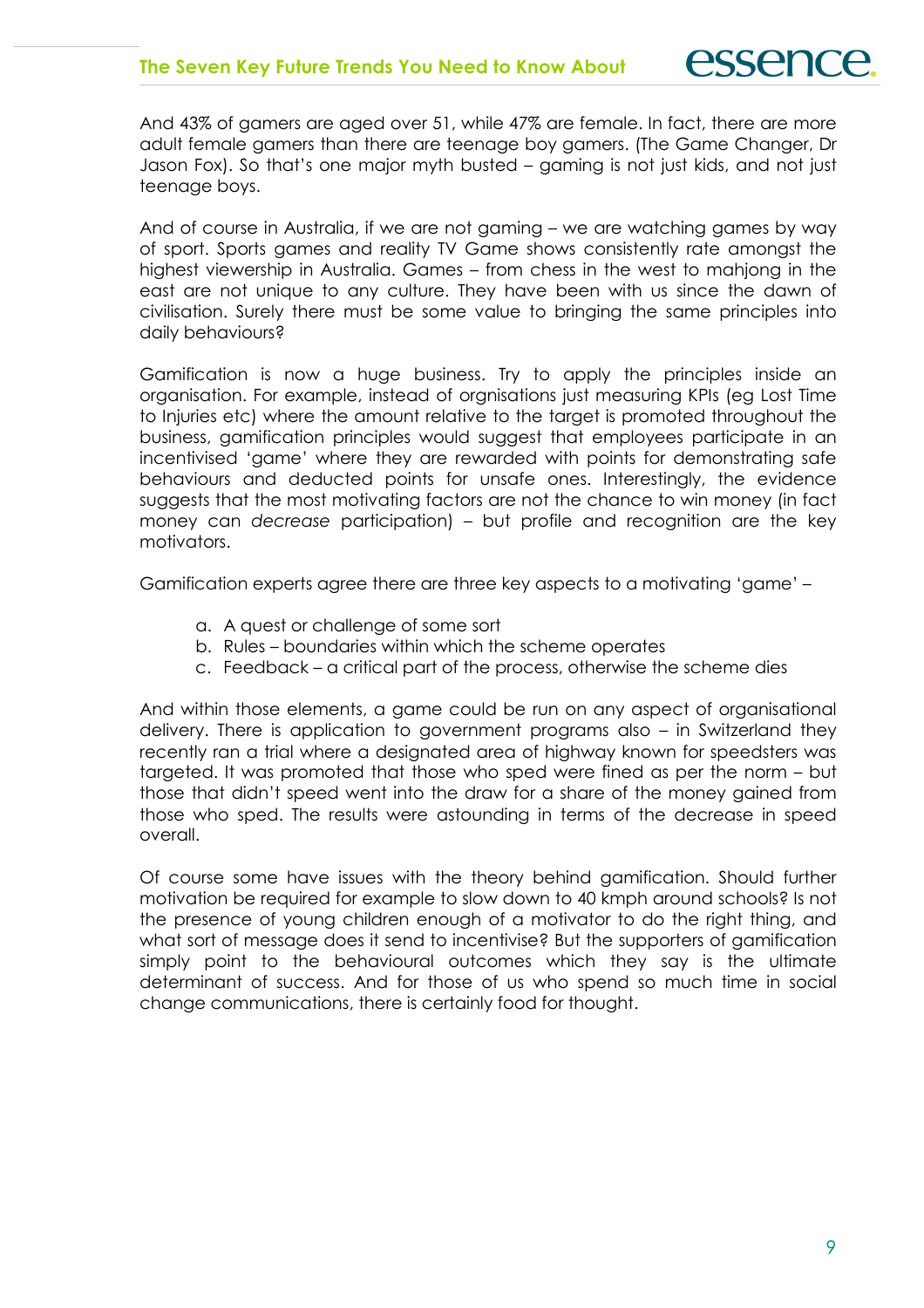# 7. The importance of 'The Experience'

In the last ebook we did on future trends we talked about the importance of the customer experience. And we gave an example - the most profitable store in the world does US\$4000 per square foot with 25% less inventory than their competitors. What's the store?

The Apple Store.

We reminisced about the old local computer store – absolutely jam packed with boxes of stuff, just everywhere and even the staff not knowing what's there! You waited for ages, with seemingly no order to who got served when, with generally unhelpful sales people who muttered and had socialisation issues.



And then Apple realised that they're not actually selling computers and hardware (such an attractive word) – they're selling an experience! They're creating customer touchpoints for products that are fun, revolutionary and exciting. Not jamming cardboard boxes into large shops. Check out a few of the Apple stores below;





How much fun do they look?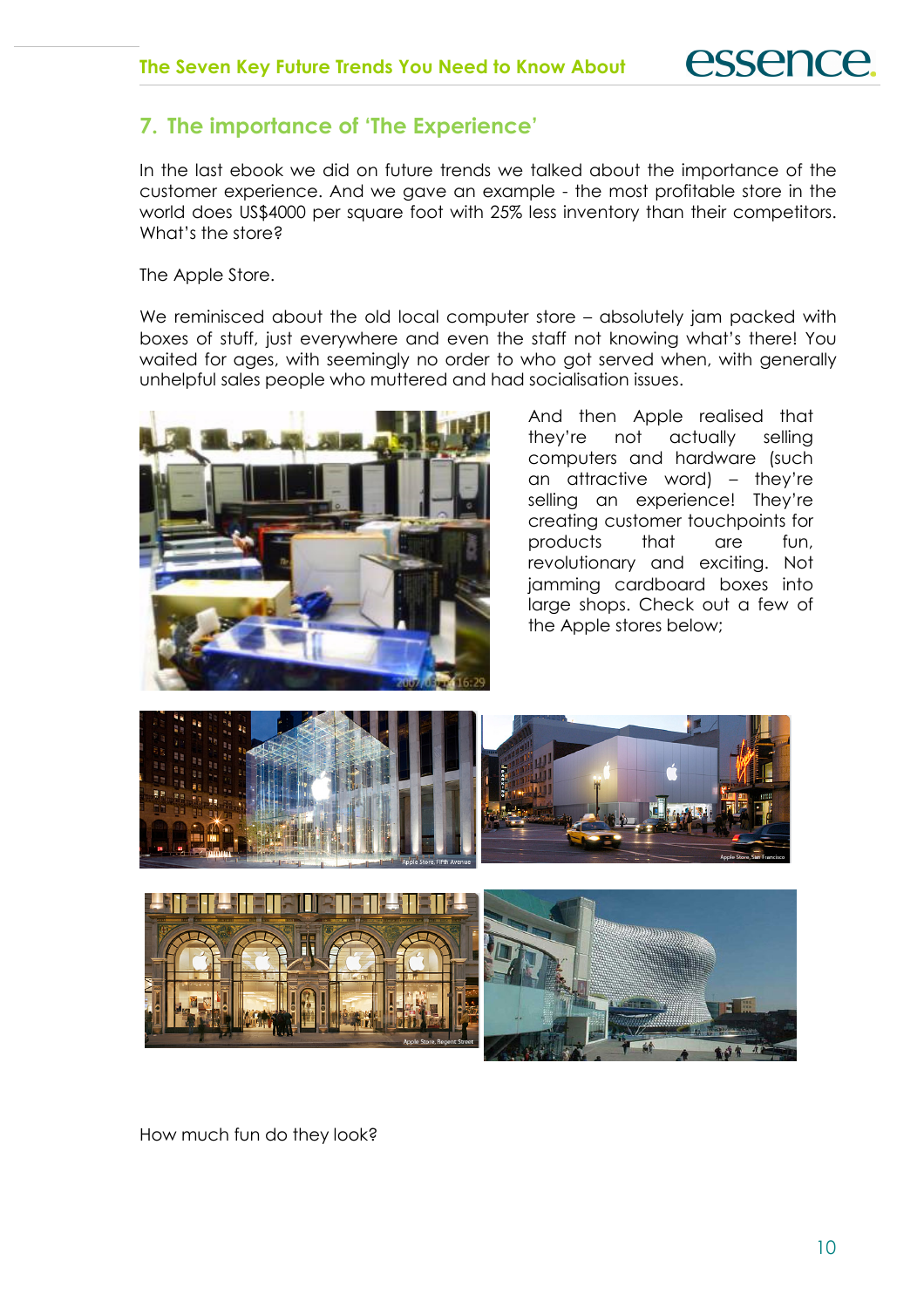Interestingly, the guy who designed the flagship store was not a computer store outfitter (you think?!). His background was Gap Clothing and he understood that shopping is an experience, and that was what was missing from the whole computer category. So now they carry less stock and make significantly more money – more money per foot than any other store in the world. Phenomenal.

And related to the trend on Building the Tribe, we see the emergence of stores such as Merchants on Long in Capetown South Africa. Created by Hanneli Rupert, the 25 year old heir to luxury goods giant Richemont (owners of brands such as Cartier and Dunhill), she wanted a retail store that was different to what her parents developed. In Merchants on Long, all merchandise is made in Africa, everything from bowls made out of discarded telephone wire to bikinis, and all certified under the ethical trade standards. And of course, in the back of the store is a fair trade coffee shop, where people can just come, sit and catch up. And it's going gangbusters – for two reasons, because they have successfully built the tribe and the tribe wants to get together. And secondly, because the tribe wants to have an experience when they get together! And not just an experience that is funky and new – but in this case, one that makes them feel like they are giving back.

So are retail stores the only marketers that understand how important the experience is for customers? Not at all! A few years back we worked on Lotto - a really interesting project selling the opportunity to win a million dollars – pretty easy, huh?! So all the advertising was about dreams and imagining where you might go, what you might do if you won. It really focussed on the 'what might be' to draw consumers in – and quite right too. But remember the old LIVE Lotto draw? Poor old John Deeks or whoever 'called' the eight individual balls dropping from a huge container one by one…. It was like watching paint dry. Could they have made the thing any more boring? And what about when they cut to the 'government representatives' who sat at a trestle table looking suitably bored? So just a reminder again – what are we doing here? That's right, we're giving away A MILLION DOLLARS!!! Where was the experience in that – something that rightly deserved to be one of the all time experiences?

Contrast with that the old Hey Hey It's Saturday segment of Plucka Duck. This nighttime television show had a segment with a traditional wheel and a crazed duck that span the wheel. The lucky contestant got to pluck a stuffed duck off a wheel or some other weird contraption, wherein the duck's number corresponded to a prize. Now you could win a car – but more often than not, the prize was a ride on lawn mower, or new wallpaper for the house, or a fondue set. But you know what, it didn't matter, and every contestant had a great time. It was fun, it was entertainment, it was an experience. It wasn't a million dollars – but it sure was more fun to be involved with.

So it's not just retail stores, and it's not just the chance to win a million dollars. Have a look at the below billboard that suddenly appeared – just one billboard – in Silcon Valley in the US: